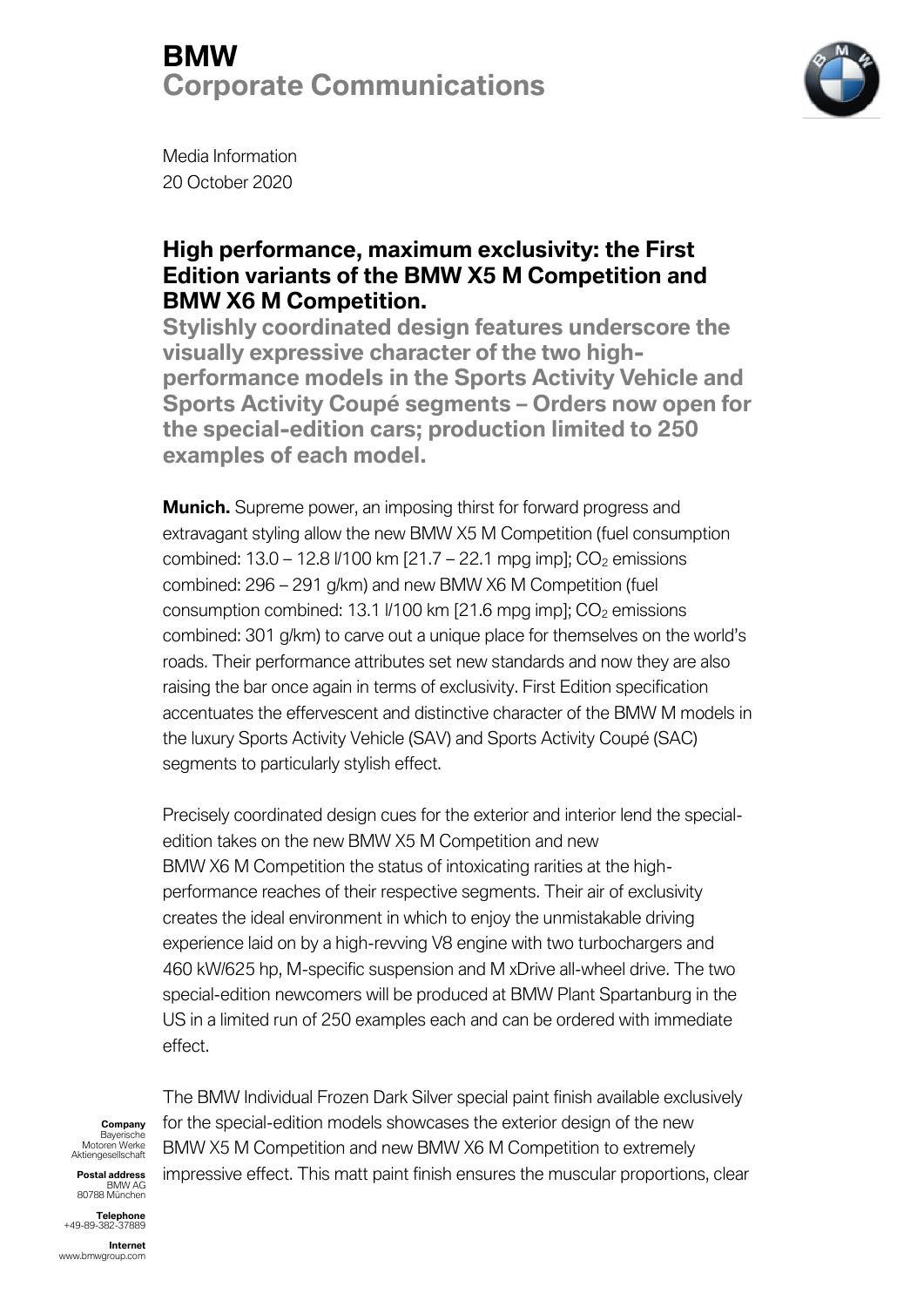Media Information

Date 20 October 2020

Topic High performance, maximum exclusivity: the First Edition variants of the BMW X5 M Competition and BMW X6 M Competition.

Page 2

forms and signature M details of the body design come authentically to the fore, regardless of how the light hits the car. The two special-edition cars can also be specified with the BMW Individual Frozen Marina Bay Blue special paint finish. This exterior shade is one of the BMW special finishes now available ex-factory for the BMW X5 M Competition, BMW X6 M Competition, BMW X5, BMW X6 and BMW X7. These special paint shades are increasing in number all the time.

The high-quality paint finishes team up with M light-alloy wheels in star-spoke design with a Jet Black, high-gloss finish available exclusively for the specialedition models. The wheels (front: 21-inch, rear: 22-inch) are fitted with mixedsize tyres. The exterior styling also includes selected body elements made from carbon-fibre-reinforced plastic (CFRP). Like the M Carbon exterior mirror caps for the two special-edition models, the M Carbon rear spoiler for the new BMW X6 M Competition has an understated feeling of the race track. An M Carbon engine compartment cover is likewise part of First Edition specification.

BMW Individual Merino full leather trim in exclusive bi-colour Silverstone/Midnight Blue ensures the interior and BMW Individual paint finishes fit together neatly. Black Alcantara inserts in the seat bolsters and contrast stitching in Sakhir Orange emphasise the sporting contours of the M multifunction seats. The eye-catching contrast stitching also bring distinctive flourishes to the door panel trim and instrument panel. Taking its cue from the leather-covered instrument panel, the BMW Individual headliner in Alcantara is likewise in Midnight Blue.

The high-tech and extremely lightweight material CFRP also features in the interior of the special-edition models. Adornments include Carbon Fibre interior trim strips available in a special, market-specific design. The silver-coloured "First Edition 1/250" lettering – which is applied to the carbon-fibre strip before the clear coat seal – highlights the exclusive character of the special-edition models. If these interior trim strips are specified, the model badge on the cover for the cup holders has the same design.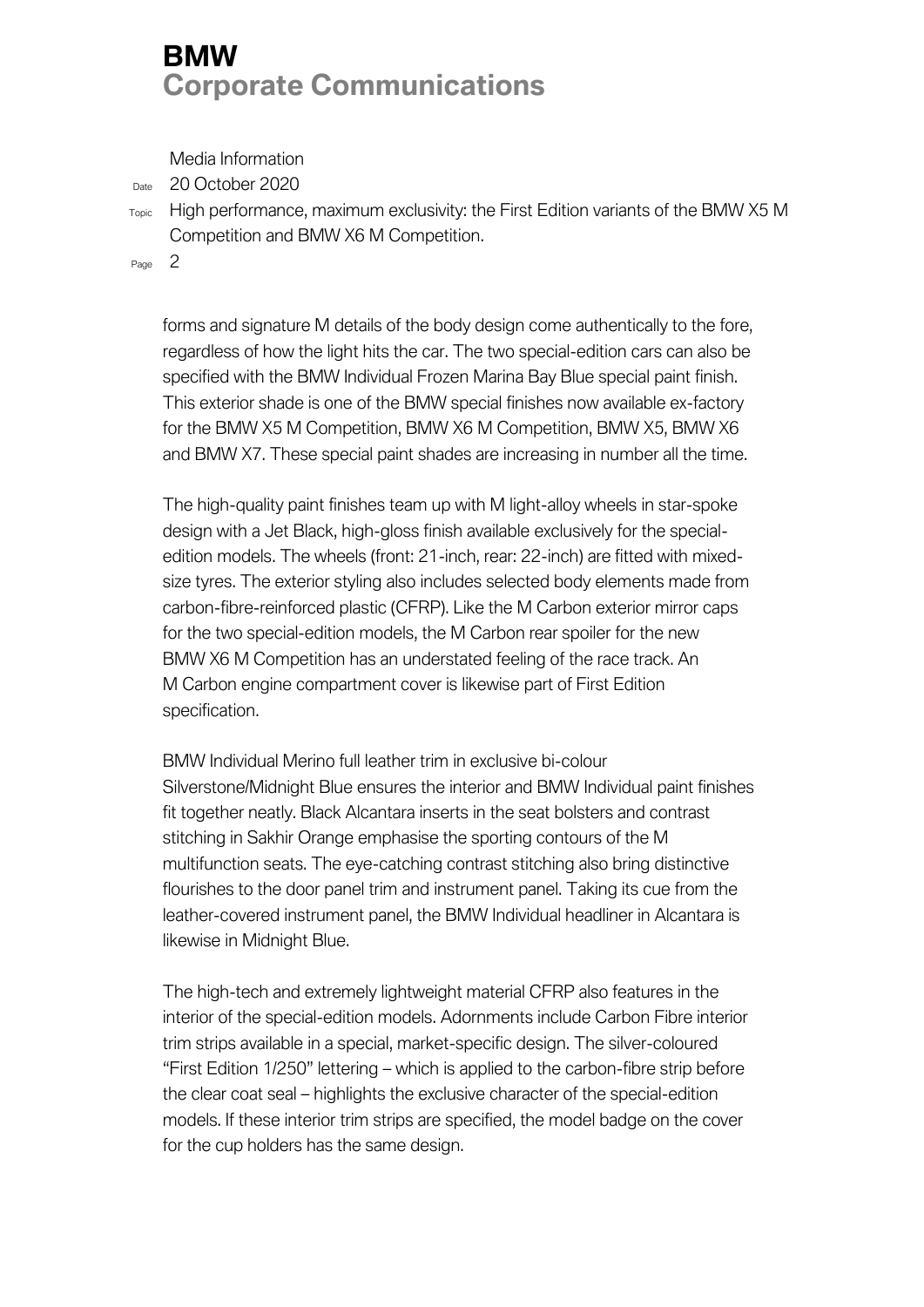Media Information

Date 20 October 2020

Topic High performance, maximum exclusivity: the First Edition variants of the BMW X5 M Competition and BMW X6 M Competition.

Page 3

The figures for fuel consumption, CO<sub>2</sub> emissions, electric power consumption and range are determined according to the European Regulation (EC) 715/2007 in the version applicable. The figures refer to a vehicle with basic configuration in Germany. The range shown considers the different sizes of the selected wheels/tyres and the selected items of optional equipment, and may vary during configuration.

The figures are based on the new WLTP test cycle and translated back into NEDC-equivalent values in order to ensure comparability between the vehicles. With respect to these vehicles, for vehicle-related taxes or other duties based (at least inter alia) on  $CO<sub>2</sub>$  emissions, the  $CO<sub>2</sub>$  values may differ from the values stated here (depending on national legislation).

Further information on official fuel consumption figures and specific CO<sub>2</sub> emission values of new passenger cars is included in the following guideline: 'Leitfaden über den Kraftstoffverbrauch, die CO2-Emissionen und den Stromverbrauch neuer Personenkraftwagen' (Guide to the fuel economy, CO<sub>2</sub> emissions and electric power consumption of new passenger cars), which can be obtained free of charge from all dealerships, from Deutsche Automobil Treuhand GmbH (DAT), Hellmuth-Hirth-Str. 1, 73760 Ostfildern-Scharnhausen and at https://www.dat.de/co2/.

In the event of enquiries please contact:

Corporate Communications Martin Schleypen, Product Communication BMW M Automobiles Tel.: +49-89-382-37889 E-mail[: Martin.Schleypen@bmwgroup.com](mailto:Martin.Schleypen@bmwgroup.com)

Ingo Wirth, Head of Product, Brand Communication BMW Tel.: +49-89-382-25814 E-mail[: Ingo.Wirth@bmwgroup.com](mailto:Ingo.Wirth@bmwgroup.com)

Internet: www.press.bmwgroup.com E-mail: presse@bmw.de